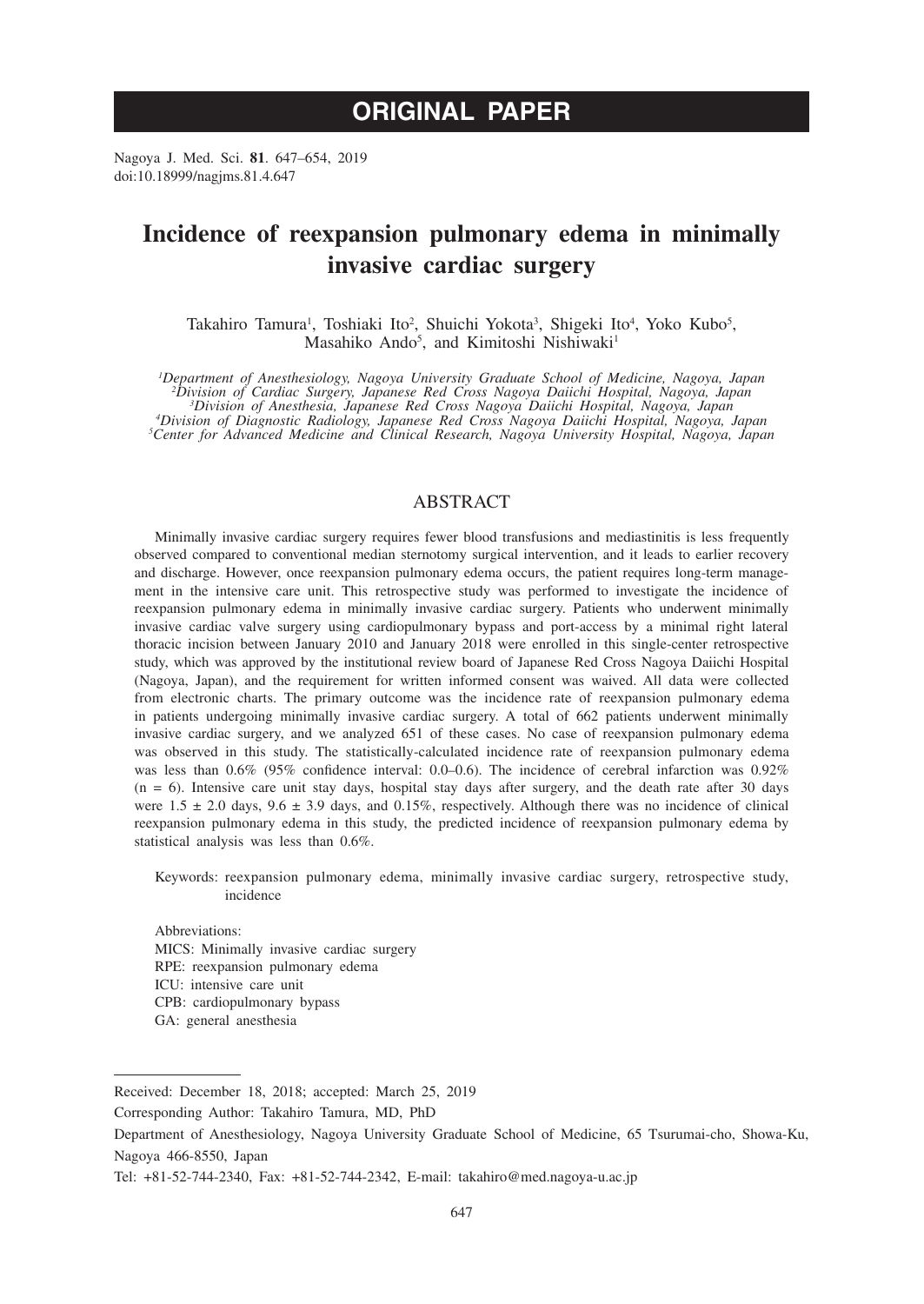#### Takahiro Tamura et al

This is an Open Access article distributed under the Creative Commons Attribution-NonCommercial-NoDerivatives 4.0 International License. To view the details of this license, please visit (http://creativecommons.org/licenses/by-nc-nd/4.0/).

# INTRODUCTION

Recently, port-accessed cardiac valve surgery using a thoracoscope has assumed a central role in minimally invasive cardiac surgery (MICS) for cardiac valve surgery interventions. MICS is beneficial for patients, as it requires fewer blood transfusions and mediastinitis is less frequently observed compared to conventional median sternotomy surgical intervention, and it leads to earlier recovery and discharge. However, these benefits are negated if there are complications. Cerebral infarction is a well-known serious complication of MICS.<sup>1</sup> Reexpansion pulmonary edema (RPE) is also a severe complication of MICS. Once RPE occurs, the patient is forced to undergo long-term management in the intensive care unit (ICU). Some patients with RPE may require extracorporeal membrane oxygenation.2-4 Prevention of complications is very important in anesthesia management. RPE remains a rare and potentially harmful complication that occurs when a collapsed lung is reexpanded during treatment of conditions such as hemopneumothorax and large pleural effusion after single lung ventilation.<sup>5,6</sup> We have considered the optimal method to prevent RPE to be hypothermia cardiopulmonary bypass (CPB) since we started performing MICS in our institution, and we have routinely used mild-hypothermic CPB to prevent reperfusion lung injury during MICS. In this retrospective study, we aimed to investigate the incidence of RPE in MICS.

## **METHODS**

#### *Study Population*

This single-center retrospective study was approved by the institutional review board of Japanese Red Cross Nagoya Daiichi Hospital (Nagoya, Japan), and the requirement for written informed consent was waived by the institutional review board. Patients who underwent minimally invasive cardiac valve surgery using CPB and port-access by a minimal right lateral thoracic incision between January 2010 and January 2018 were enrolled in the study regardless of whether the surgery was elective or emergent in nature.

#### *Primary Outcome*

Our primary outcome was the incidence rate of RPE in patients undergoing MICS. The primary outcome was determined from some symptom and the chest radiograph after surgery intervention until leaving the ICU. We did not include asymptomatic or uneventful cases with ambiguous unilateral changes. We examined all chest radiographs after surgical intervention until the patients were discharged from the ICU, a chest radiograph just after surgery intervention, while some chest radiographs were substituted; these were routine chest radiographs acquired every morning. Chest radiographs were independently reviewed by two reviewers (TT, SY). Radiographs were deemed positive or negative for the primary outcome when there was initial agreement between both reviewers. When the reviewers disagreed, the primary outcome was adjudicated by consensus during a second review conducted by three reviewers (TT, SY, SI).

RPE in MICS typically presents soon—min to h—after the surgical intervention, according to some reports.2-4 The clinical course varies from isolated radiographic changes to complete cardiopulmonary collapse; in addition, most patients present with acute-onset hypoxemia. In addition, when an abnormal unilateral shadow was observed on chest radiography due to pulmonary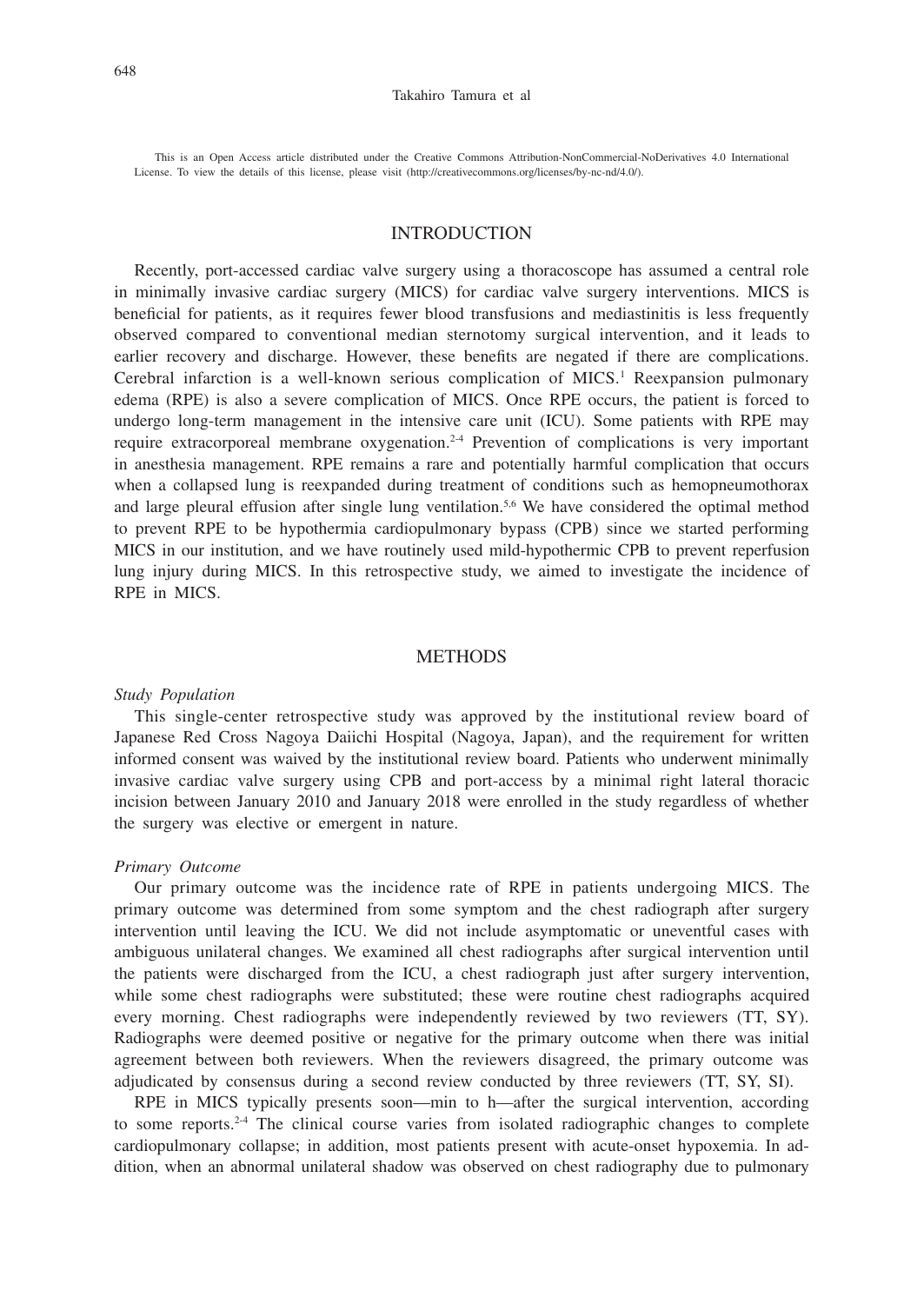atelectasis, it was improved by bronchoscopic aspiration. Therefore, we deduced that pulmonary atelectasis was excluded by improvement with bronchoscopy.

#### *General Anesthesia Procedure*

Standard (noninvasive arterial blood pressure, electrocardiography, and pulse oximetry) and bispectral index monitoring were performed. After placement of a radial artery cannula for blood pressure monitoring and sampling, general anesthesia (GA) was induced in all patients. Fentanyl (Janssen Pharmaceutical K.K., Tokyo, Japan) and midazolam (Sandoz K.K., Tokyo, Japan) were administered intravenously to induce GA. Remifentanil (Ultiva; Janssen Pharmaceutical K.K.) and rocuronium (MSD K.K., Tokyo, Japan) were additionally used to facilitate tracheal intubation. A double-lumen tube (Covidien Japan Inc., Tokyo, Japan) or an intubation tube (Japan Medicalnext Co., Ltd., Tokyo, Japan) with a tracheal blocker (Daiken Medical Co., Ltd., Osaka, Japan) was used for intubation. GA maintenance was performed using air, oxygen, remifentanil, and sevoflurane (1.0–1.5%; AbbVie GK, Tokyo, Japan) or propofol (Diprivan; AstraZeneca K.K, Osaka, Japan). After placing the patients in the left-partial lateral position, we began one-lung ventilation. At this time, GA maintenance was performed using air, oxygen, remifentanil 0.1–0.25 μg/kg/min, and propofol 1.0–2.5 µg/ml (TE-371 target-controlled infusion pump; Terumo K.K., Tokyo, Japan) or sevoflurane. After starting CPB, GA maintenance was performed using remifentanil (0.1–0.25 μg/kg/min) and propofol (1.0–2.5 µg/ml) or diazepam (10 mg; Horizon injection; Maruishi K.K., Osaka, Japan). Before ending CPB, GA maintenance was performed using remifentanil (0.1–0.25 μg/kg/min) and propofol. The bispectral index was maintained at the target value of 40–60. Ventilation of both lungs was started before ending CPB. CPB was terminated with inotropic drug support, and the patient was admitted to the ICU with intubation. The following parameters were decided by each anesthesiologist: intraoperative positive end-expiratory pressure for the left lung, infusion volume, blood transfusion (hemoglobin level was maintained above 8 g/mL during surgery), anesthesia method (gas or propofol), choice of vasopressor (dopamine, dobutamine, or noradrenaline), choice of intubation tube (double-tumen tube or normal tube with bronchial blocker), intravascular volume when ending CPB, positive end-expiratory pressure for the right lung during surgery, steroid injection during surgery, $2.7$  neutrophil elastase inhibitor injection during surgery (sivelestat sodium hydrate [Elaspol; Ono Pharmaceutical Co., Ltd., Osaka, Japan]),<sup>8</sup> and intermittent bilateral lung inflation during surgery.<sup>3</sup>

### *CPB Procedure*

The CPB procedures were the same in all cases; size-adapted bypass circuits and membrane oxygenators were used. The total bypass circuit priming volume was 1,557 mL, including extracorporeal ultrafiltration circuit with dextran, lactated Ringer's solution, mannitol, heparin, and potassium chloride. A 16 Fr vein catheter for CPB was inserted via the femoral vein, an artery cannula was inserted via the ascending aorta, the vent cannula was inserted via the right pulmonary vein, and an antegrade cardioplegia cannula was inserted via the ascending aorta. Porcine heparin 300 U/kg (Heparin Sodium Injection; AY Pharmaceutical Co., Ltd., Tokyo, Japan) was administered before starting cannulation for CPB, and 50 U/kg additional heparin boluses were administered to maintain an activated clotting time of at least 400 s. Mild hypothermic CPB was performed at 32°C with the pump flow rate at 2.2 L/min/m<sup>2</sup> body surface area in all cases. Noninvasive organ saturation monitoring (NIRO-200NX; Hamamatsu Photonics K.K., Hamamatsu, Japan) was performed on the right leg as an index of limb ischemia; if the monitor indicated low saturation, CPB blood temperature was lowered to 30°C. Protamine 3 mg/kg (Protamine Sulfate; Mochida Pharmaceutical Co., Ltd., Tokyo, Japan) was administered to antagonize the heparin effect. We used an intraoperative cell salvage device (Cell Saver 5; Haemonetics, Braintree,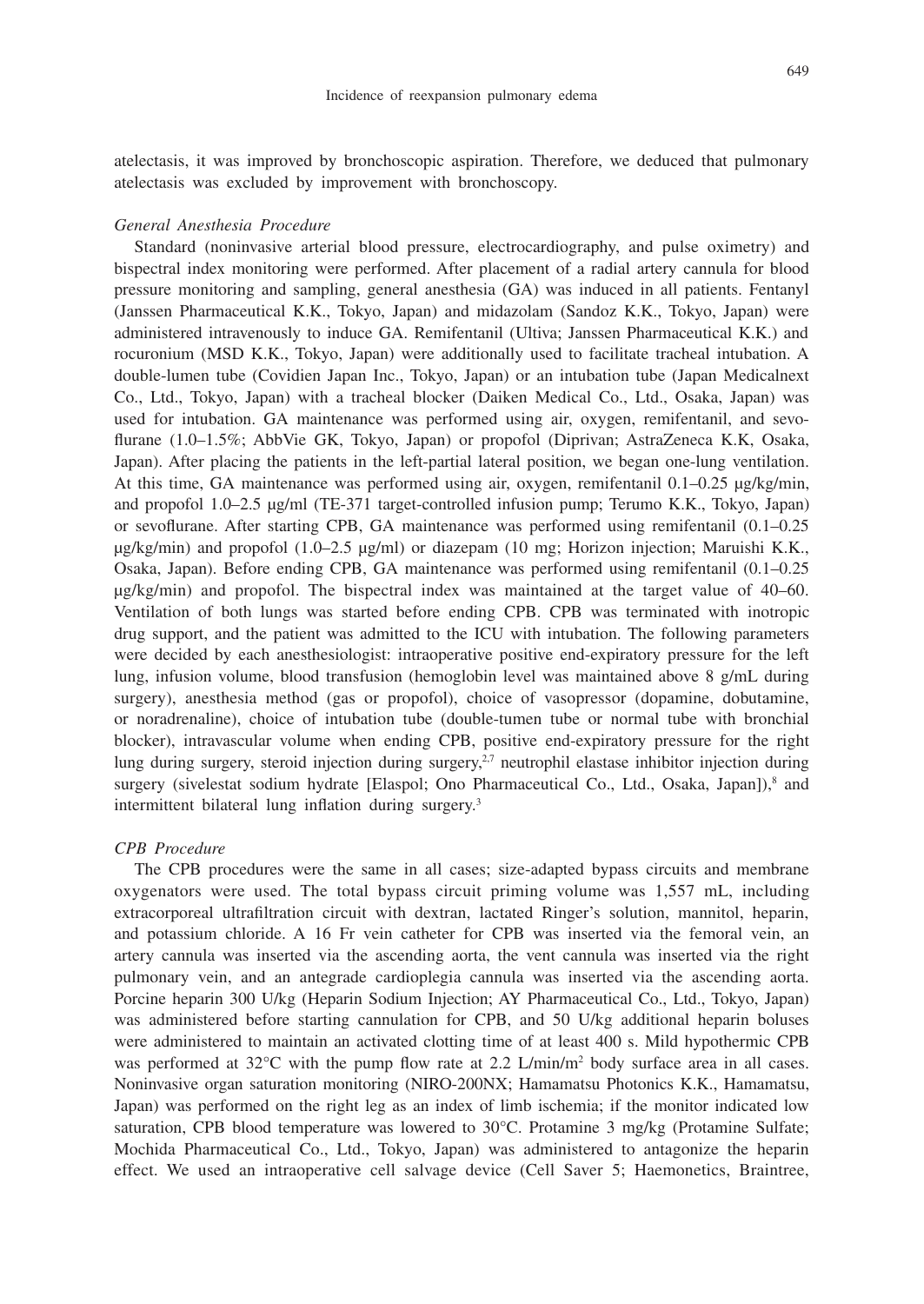#### Takahiro Tamura et al

MA) in all cases, and red blood cell concentrates were transfused to maintain hemoglobin over 8 mg/dL during CPB.

#### *Statistical Analysis*

All data were collected from electronic charts. To estimate the incidence rate of RPE in patients undergoing MICS, an exact 95% binomial confidence interval (CI) was calculated as "Clopper Person Exact Confidence Interval Formula".9,10 All data were analyzed using SAS version 9.4 software (SAS Institute Inc., Cary, NC).

## **RESULTS**

Between January 2010 and January 2018, 662 patients underwent MICS. Patients who underwent beating-heart surgery and those who underwent median sternotomy were excluded from the study. We analyzed a total of 651 MICS cases. Patient characteristics, surgical results, and anesthesia results are presented in Table 1. No RPE cases were noted during the study period; hence it was not possible to statistically compare RPE with non-RPE cases. However, we used a statistical method to estimate the incidence rate of RPE; an exact 95% binomial confidence interval was calculated.9,10 As a result, the statistically calculated incidence rate of RPE was lower than 0.6% (95% confidence interval: 0.0–0.6). The following secondary outcomes were also evaluated (Table 2). The incidence of cerebral infarction was  $0.92\%$  (n = 6). The cerebral infarctions were mild, and the patients could be discharged from our hospital after rehabilitation. ICU stay days, hospital stay days after surgery, and the death rate after 30 days were  $1.5 \pm 2.0$ days,  $9.6 \pm 3.9$  days, and  $0.15\%$ , respectively.

| Variable $(n = 651)$                   | Mean $\pm$ SD or % | Median (IQR)  |
|----------------------------------------|--------------------|---------------|
| Demographic information                |                    |               |
| Age (years)                            | $64.2 \pm 16.3$    | $67(55-77)$   |
| Height (cm)                            | $160.6 \pm 37.1$   | 158 (150-166) |
| Body weight (kg)                       | $55.3 \pm 12.2$    | 53 (46–62)    |
| Body mass index $(kg/m2)$              | $21.8 \pm 4.2$     | $21(19-24)$   |
| Male: female $(\% )$                   | 43:57:00           |               |
| Surgical information                   |                    |               |
| AVR $(\%)$                             | 28.9               |               |
| AVR+MV and/or TV $(\%)^*$              | 3.4                |               |
| AVR+ $\alpha$ (%)**                    | 1.4                |               |
| MVR or MVP $(\%)$                      | 42.7               |               |
| MV+TV or + $\alpha$ (%)**              | 20                 |               |
| TV or TV + $\alpha$ (%)**              | 1.4                |               |
| ASD or VSD $(\%)$                      | 1.5                |               |
| Tumor $(\%)$                           | 0.8                |               |
| CPB information                        |                    |               |
| Duration of surgery intervention (min) | $230.8 \pm 66.5$   | 217 (184–267) |
| Duration of CPB (min)                  | $155.6 \pm 50.4$   | 143 (119-182) |

**Table 1** Demographic, Surgical, and Anesthesia Characteristics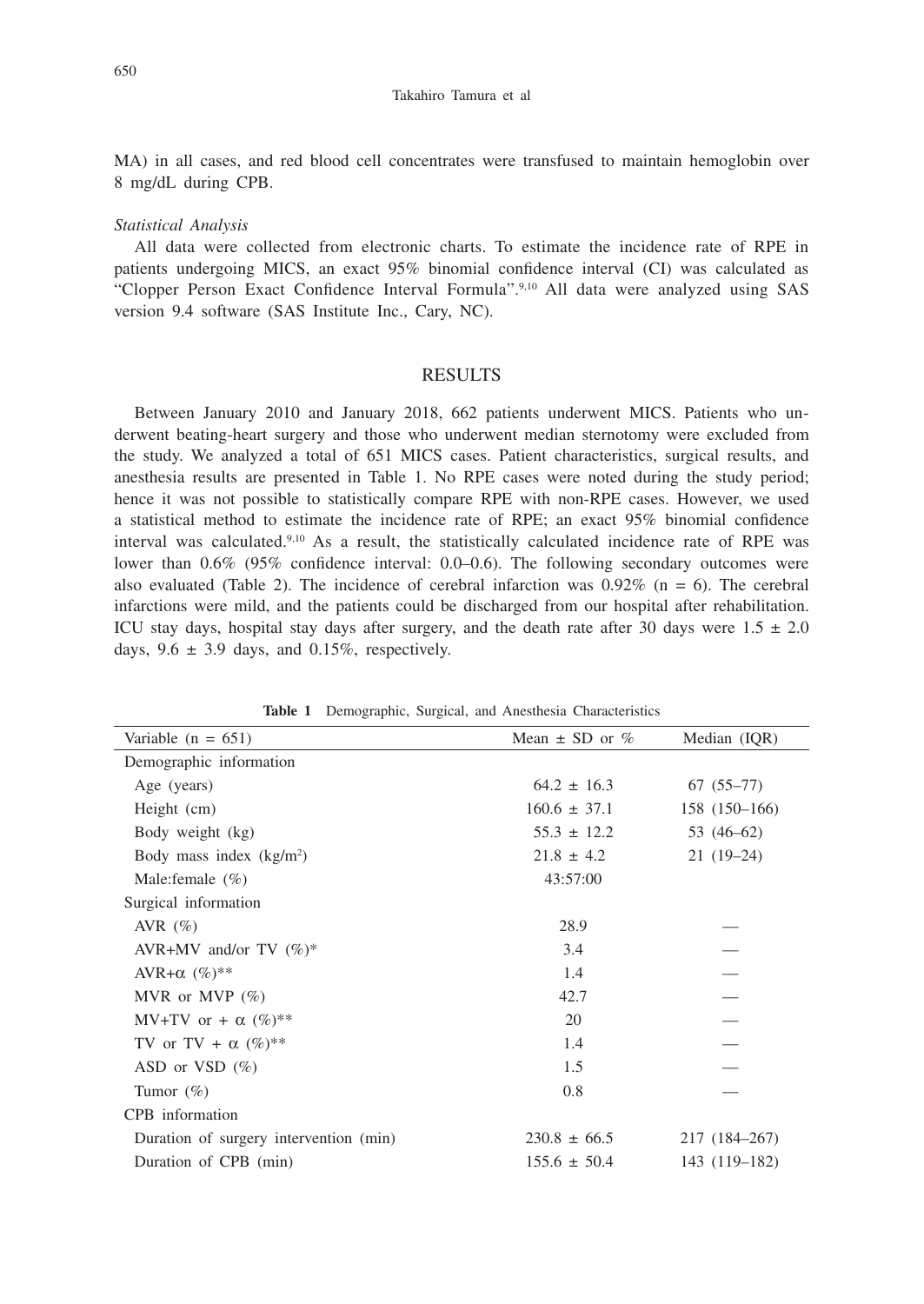| Duration of aortic clamp (min)                       | $109.1 \pm 41.8$    | $103(81-134)$            |
|------------------------------------------------------|---------------------|--------------------------|
| Anesthesia information                               |                     |                          |
| Duration of anesthesia (min)***                      | $332.8 \pm 65.2$    | 321 (287-370)            |
| Duration of one-lung ventilation (min)               | $201.1 \pm 62.1$    | 189 (156–235)            |
| PEEP during CPB $(\%)$                               | 35.1                |                          |
| PEEP for right lung $(\%)$                           | $\overline{0}$      |                          |
| PEEP for left lung $(\%)$                            | 35.1                |                          |
| PEEP pressure (mmHg)                                 | $7 - 10^{+}$        | $\overline{\phantom{0}}$ |
| Non-PEEP during CPB (%)                              | 64.9                |                          |
| Intermittent bilateral lung inflation during CPB (%) | $\mathbf{0}$        |                          |
| Both lungs ventilation on leaving CPB (%)            | 100                 |                          |
| Ventilation tidal volume in bi-lung (mL/kg)          | $6 - 10^{+}$        | $\overline{\phantom{0}}$ |
| Ventilation tidal volume in one-lung (mL/kg)         | $5 - 8^+$           |                          |
| Only TIVA (%)                                        | 63.4                | $\qquad \qquad$          |
| Inhalation + TIVA $(\%)$                             | 36.6                | $\overline{\phantom{0}}$ |
| Double-lumen tube (%)                                | 38.4                |                          |
| Single tube with bronchial blocker $(\%)$            | 61.6                |                          |
| Total fluid balance (mL)                             | $1836.1 \pm 1252.7$ | 1863 (1183-2561)         |
| Total CPB balance (mL)                               | $1069.3 \pm 1219.7$ | 1080 (500-1700)          |
| Cell Saver balance (mL)                              | $453.4 \pm 326.4$   | 400 (200-650)            |
| Prophylaxis                                          |                     |                          |
| Carperitide (%)                                      | 6.4                 |                          |
| Nitroglycerin (%)                                    | 8.9                 |                          |
| Steroid (%)                                          | $\boldsymbol{0}$    |                          |
| Sivelestat sodium hydrate (%)                        | $\boldsymbol{0}$    |                          |
| Additional perioperative data                        |                     |                          |
| RBC in OR (U)                                        | $1.09 \pm 2.04$     |                          |
| FFP in OR (U)                                        | $0.44 \pm 1.86$     |                          |
| PC in OR (U)                                         | $0.37 \pm 2.58$     |                          |
| RBC in ICU (U)                                       | $0.31 \pm 1.18$     |                          |
| FFP in ICU (U)                                       | $0.34 \pm 1.51$     |                          |
| PC in ICU (U)                                        | $0.28 \pm 2.34$     |                          |
| ICU stay days                                        | $1.5 \pm 2.0$       |                          |
| Hospital days after surgery                          | $9.6 \pm 3.9$       | $8(7-10)$                |

Data are expressed as means  $\pm$  SDs or percent (n = 651) and as medians and 25th–75th percentiles (IQR).

\*MV includes MVR and MVP, and TV includes TVR and TVP.

 $*$ The α includes including maze surgery and/or left atrial appendectomy.

\*\*\*Time from the initiation of oxygenation to leaving the OR.

† setting range.

ASD: atrial septal defect; AVR: aortic valve replacement; CPB: cardiopulmonary bypass; FFP: fresh frozen plasma; ICU: intensive care unit; IQR: interquartile range; MV: mitral valve; MVP: mitral valve plasty; MVR: mitral valve replacement; OR: operating room; PC: platelet concentrates; PEEP: positive end-expiratory pressure; RBC: red blood cell; SD: standard deviation; TIVA: total intravenous anesthesia; TV: tricuspid valve; TVP: tricuspid valve plasty; TVR: tricuspid valve replacement; U: unit; VSD: ventricular septal defect.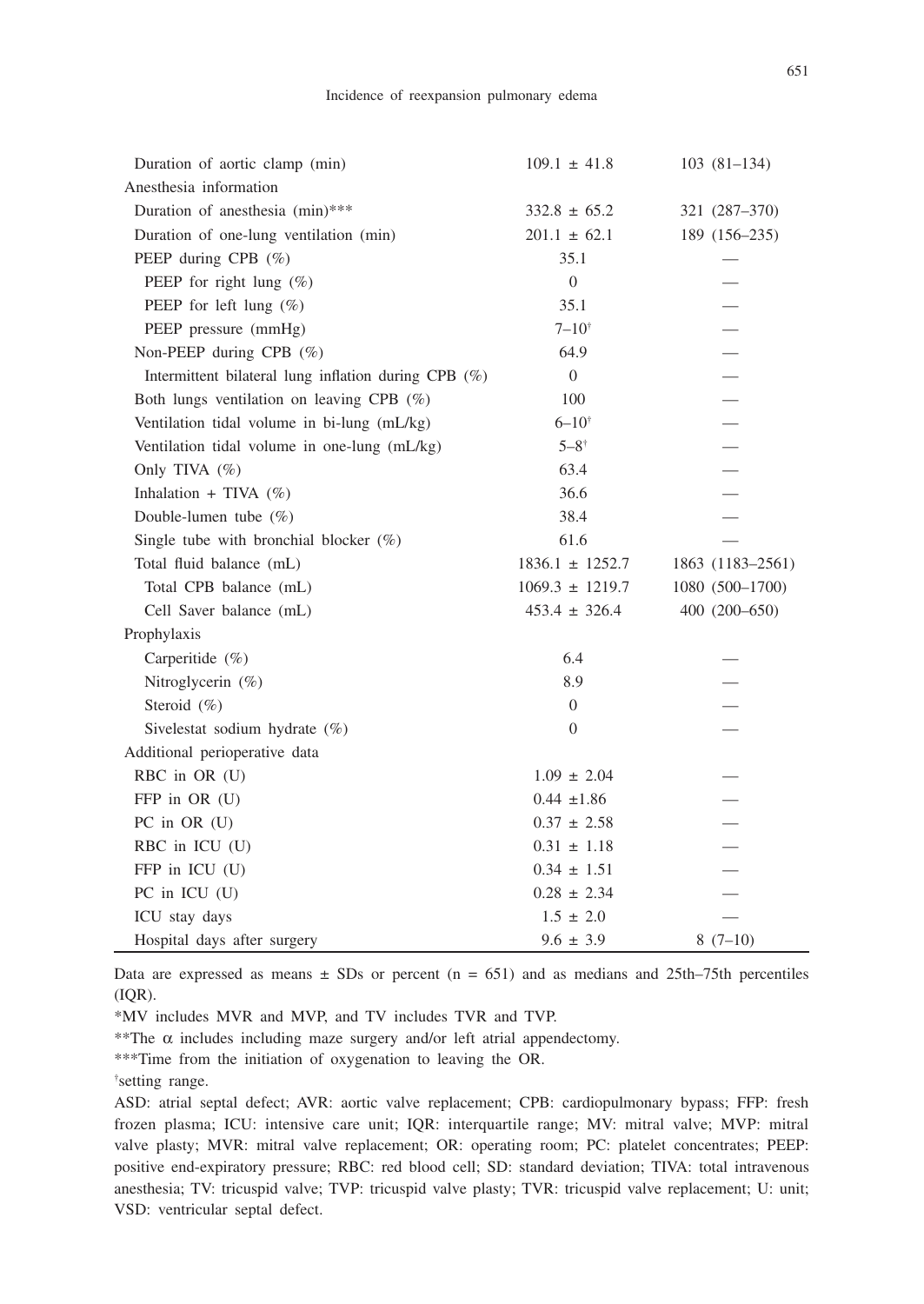| Variable $(n = 651)$                      | $\%$             | Median (IQR) |
|-------------------------------------------|------------------|--------------|
| Prolonged ventilation $> 72$ h            | 0.15             |              |
| Extubation impossibility due to hypoxemia | $\theta$         |              |
| Noninvasive positive pressure ventilation | $0.46*$          |              |
| Reintubation after extubation             | 0                |              |
| Cerebral infarction                       | 0.92             |              |
| Reoperation for bleeding                  | 1.08             |              |
| Renal failure                             | $\mathcal{L}$    |              |
| Perioperative myocardial infarction       | $\left( \right)$ |              |
| Heart block                               | $\left( \right)$ |              |
| Pulmonary embolism                        | $\theta$         |              |
| Thirty-day death rate                     | 0.15             |              |
| In-hospital death rate                    | 0.15             |              |

**Table 2** Complications

\*butterfly shadow due to cardiac failure; all were urgent, non-controlled cardiac failure and infective endocarditis cases.

IQR: interquartile range; RPE: reexpansion pulmonary edema

# DISCUSSION

MICS offers considerable benefits for patients. However, these benefits often disappear when complications occur. RPE is not a frequent complication during the perioperative period, $2.11$  but it can sometimes lead to severe breathing management problems. Hence, RPE has a significant impact on postoperative management. Recently, Keyl et al reported that among 484 patients, 1.5% developed clinical symptoms.<sup>7</sup> Yamashiro et al also reported an incidence of 5.0%.<sup>8</sup> Tutschka et al reported that RPE after MICS is common with an incidence higher than 25%.11 Our current retrospective study showed that the incidence rate of RPE was lower than that previously reported. In addition, postoperative data such as ICU stay days were also better compared to those reported by previous studies.

We considered that symptomatic RPE occurring after MICS is relatively rare. The pathophysiologic mechanism of RPE is unknown and considered to involve ischemia-reperfusion injury.12 Funakoshi and colleagues reported that only inflammatory cytokine levels increase in the short period after lung collapse.13 Alterations in pulmonary capillary permeability and pro-inflammatory cytokine gene expression have been observed in isolated rabbit lungs.12 Madershahian and colleagues reported that RPE led to alveolar membrane damage and cytokine production at the time of ischemic-reperfusion injury.<sup>5</sup> In addition, some reports have indicated that the causes of RPE also include mechanical stress disorder, microvascular endothelial dysfunction, vascular hyperpermeability, and the production of the free radicals due to reperfusion.<sup>14-18</sup>

There are no proven methods for preventing RPE; however, some precautionary methods have been attempted, based on suspected mechanisms. The length of CPB and surgery duration are related to vascular hyperpermeability. Therefore, shortening the duration of CPB and of the surgery may constitute necessary precautions to avoid RPE. Hypothermia reduces free radical reactions, stabilizes the cell membrane, and decreases inflammatory reactions.19-21 Therefore, mild hypothermia during CPB suppresses immune responses leading to RPE, including reperfusion disorder and free radical production. Shortening the duration of one-lung ventilation to the greatest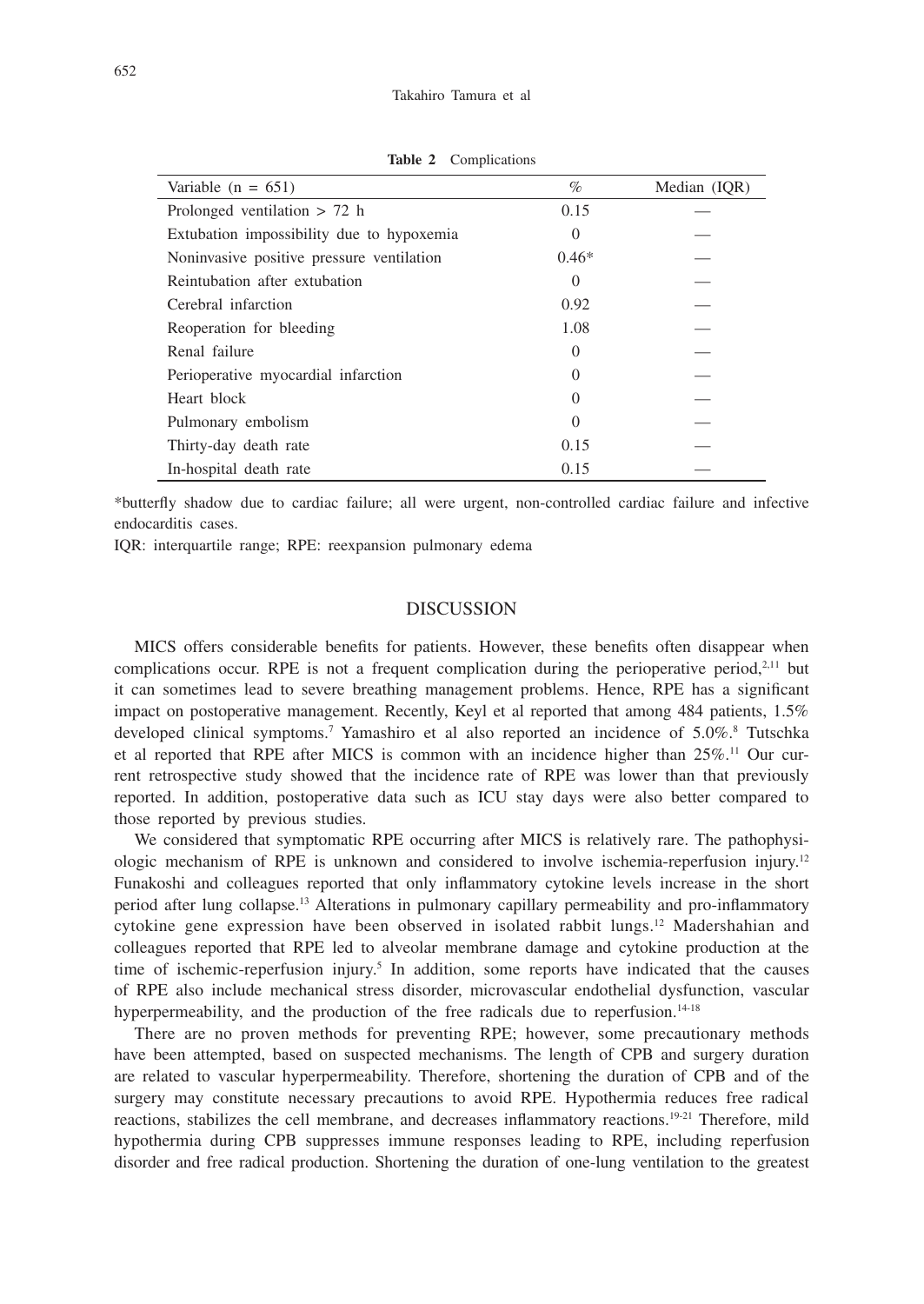possible extent is also important, and it can be achieved by shortening the duration of surgery and using our anesthesia procedure.

Some precautionary measures include steroid bolus injection before  $\text{CPB}$ ,<sup>2</sup> continuous injection of sivelestat sodium hydrate,<sup>8</sup> administration of diuretic drugs during CPB (unreported precaution), and positive end-expiratory pressure for the right lung (unreported precaution). Some case reports have suggested that excessive volume may cause RPE, so use of diuretic drugs and application of fluid therapy may affect the results. In addition, use of positive end-expiratory pressure for the right lung during CPB and shortening the duration of one-lung ventilation may have also played a role in RPE prevention. In our cases, neither steroid bolus injection before CPB nor continuous injection of sivelestat sodium were routinely employed. Furthermore, diuretic drug administration and positive end-expiratory pressure for the right lung during CPB were not routinely employed. Considering all reported potential factors in RPE development and our current retrospective study, we consider that effective precautionary measures may be related to the prevention of RPE: mild hypothermic CPB and shortening the duration of surgical intervention. GA procedures such as type of anesthesia drugs and of the intubation tube appear to be unrelated to RPE.

| (a) Mild hypothermic CPB<br>Mild hypothermic CPB $(32^{\circ}C)$ is always used for MICS.<br>(b) Shortening the duration of surgical intervention |
|---------------------------------------------------------------------------------------------------------------------------------------------------|
|                                                                                                                                                   |
|                                                                                                                                                   |
|                                                                                                                                                   |
| Including shortening one-lung ventilation time, aorta clumping time, and CPB time.                                                                |

CPB: cardiopulmonary bypass; MICS: minimally invasive cardiac surgery; RPE: reexpansion pulmonary edema

This study has some limitations that should be addressed. First, it was a single-center retrospective analysis. Second, as no RPE cases were noted during the study period, we could not statistically compare RPE and non-RPE cases. Our GA and surgical techniques may include precautionary procedures, and mild RPE cases without postoperative hypoxemia may not have been included in this study. However, this study can be used as a reference for the low incidence rate of RPE and the possible unnecessary use of conventional drug-based precautionary procedures. In addition, both the length of surgery and the appropriate volume of fluid therapy observed in this study should be noted. However, we were unable to study the influence of high-volume fluid therapy, including massive blood transfusions, because blood transfusions were not routinely used. Further studies are necessary to evaluate different surgical procedures and GA methods and to explore factors contributing to prevention or occurrence of RPE.

In conclusion, this study found no occurrence of RPE following MICS among the 651 investigated cases. Inclusion of mild hypothermic CPB and short surgical intervention times without prophylactic drugs in MICS procedures may prevent the occurrence of RPE.

## ACKNOWLEDGEMENTS

We thank all cardiovascular surgery and anesthesiology medical staff members of Japanese Red Cross Nagoya Daiichi Hospital.